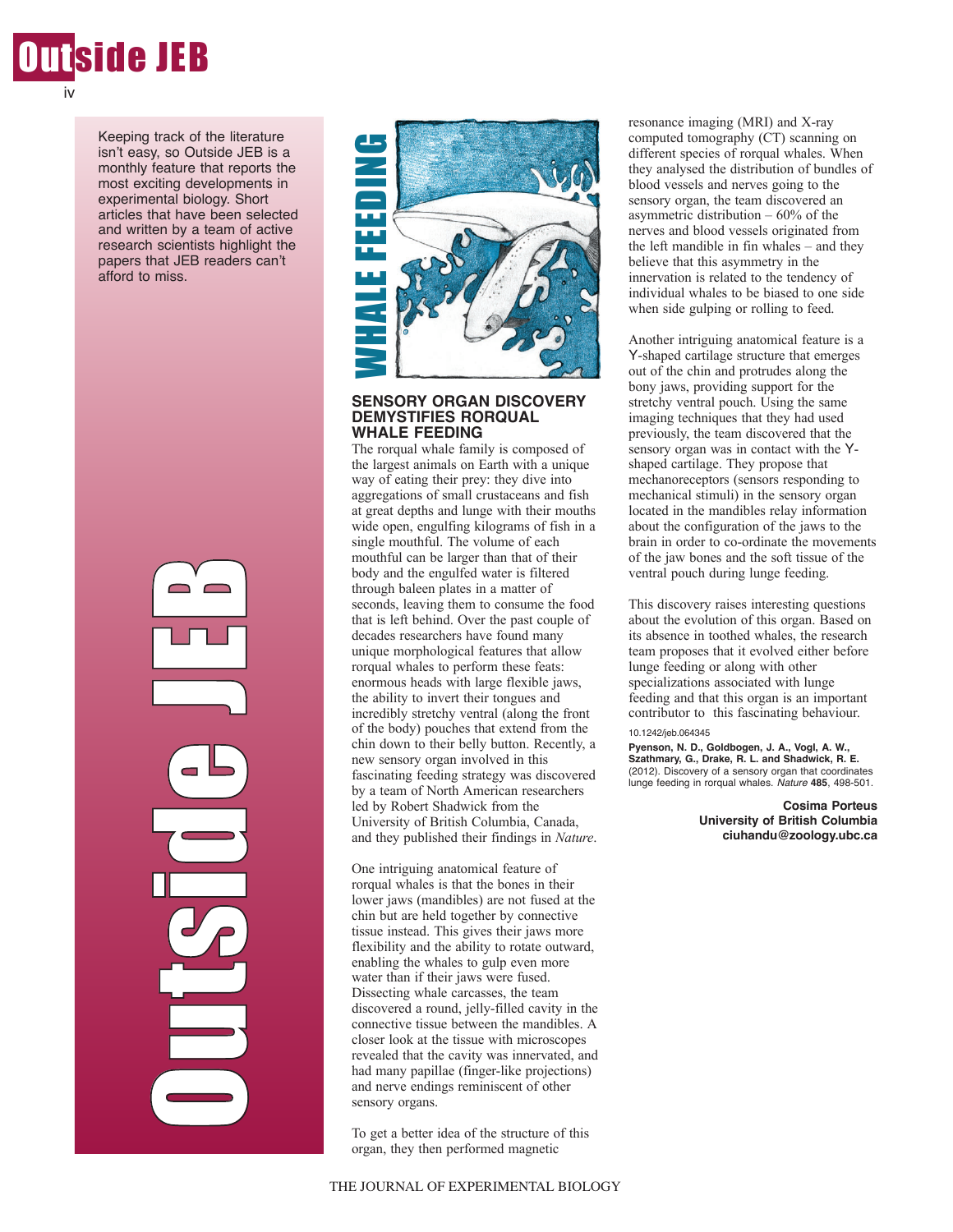



# **THE NEIGHBOURHOOD SOUNDS NICE**

As any real estate agent will tell you, there are many important factors to consider when choosing a home. Is the neighbourhood safe? Are there plenty of options for food nearby? Will it be easy to start a family? Many oceanic animals start out life as pelagic larvae, travelling vast distances on currents before they find a suitable location on which to settle and metamorphose into their more sedentary adult form. For these larvae, selecting a home seems an overwhelming task. How can such small animals, at the mercy of tides and currents, select the correct habitat? How can they even discriminate among different options?

Jenni Stanley, Craig Radford and Andrew Jeffs from the University of Auckland's Leigh Marine Laboratory, New Zealand, set out to investigate how larval crabs are able to select an appropriate site for metamorphosis. The researchers hypothesized that as oceanic larvae don't have particularly good vision, and chemical cues drift with currents, larval crabs might be using sound cues to locate the ideal settlement site. Sound is particularly promising as a signal of habitat quality because it carries clearly underwater and provides a consistent directional cue that larvae can home in on.

To investigate this possibility, the researchers captured the larvae of two species of temperate crab off the coast of New Zealand (*Hemigrapsus sexdentatus* and *Cyclograpsus lavauxi*), and three species of tropical crab off the coast of Australia (*Cyno andreossyi*, *Schizophrys aspera* and *Grapsus tenuicrustatus*). Returning to the lab, the trio housed the larvae in individual vials, each with a roughened floor on which the larvae could metamorphose. Then, they isolated the vials in soundproof waterbaths and exposed the larvae to sounds recorded in the larvae's

natural environment: continuous sound from a high quality reef habitat, sound recorded from a moderate broken reef or mixed beach habitat, the sound of a poor quality open sand habitat, or silence. Finally, the researchers moored some of the vials containing larval residents close to the field locations where they had recorded the sounds, then regularly checked the laboratory and field vials to see how the larvae fared. The question was, would the crab larvae take advantage of a prime real estate opportunity and metamorphose more quickly when moored near a desirable location than when moored near a poor quality habitat? And would exposure to the sound alone cause this effect, or would they require the full spectrum of environmental cues to trigger rapid metamorphosis?

After a week, the team realized that the larval crabs must have good instincts for real estate, because all five species discriminated well among the habitat types. When exposed to the full spectrum of environmental cues in the wild, and when listening to the sound recordings in the laboratory, the larvae metamorphosed more quickly when they heard the high quality site than when they heard a lesser quality habitat or silence. This is probably a highly conserved response across crabs, as all five species, from three different families and two different climate zones, had the same response to sound cues.

When the scientists analysed the sound recordings, they found that the presence or absence of sounds generated by noisy marine animals, such as sea urchins and snapping shrimp, caused the main auditory differences between the habitat types. It is an intriguing possibility that the larval crabs are listening for potential neighbours as they drift past a given habitat. Rather than relying on real estate agents, larval crabs appear to choose their homes based on word-of-mouth recommendations from prospective neighbours.

## 10.1242/jeb.064360

**Stanley, J. A., Radford, C. A. and Jeffs, A. G.** (2012). Location, location, location: finding a suitable home among the noise. *Proc. R. Soc. B* **279**, 3622- 3631.

> **Constance M. O'Connor McMaster University coconn@mcmaster.ca**



## **LIGHT AND CHEMICAL CUES TRIGGER BIBLICAL SWARMS**

Locusts are known for their striking demonstration of the power of epigenetics. Changes in population density cue a sudden shift in their physical form between a smaller, greener, solitary phase and a larger, darker, gregarious phase by changing the expression of their genes. When the population shifts to gregarious phase, vast swarms of locusts can strip entire swaths of vegetation bare, making the control of these phase shifts of interest from both a physiological and an economic standpoint.

In the desert locust *Schistocerca gregaria*, this change can also be initiated between generations when a female locust is stimulated by crowding to produce larger gregarious phase eggs. However, how locusts control this phase switch is unclear. Koutaro Maeno from Tsukuba, Japan, and Seiji Tanaka from Nouakchott, Mauritania, recently showed in a publication in *Physiological Entomology* that solitary locusts require light and chemical cues in order to produce gregarious offspring.

Knowing that touching the chemosensitive antennae, rather than knocking the legs, causes females to lay large gregarious phase eggs, Maeno and Tanaka thought that a chemical cue might be responsible. To test this idea, they blindfolded females with white-out and black nail polish, to prevent them from picking up visual cues. Then they washed the head and thorax of old male locusts – which are known to induce the gregarizing response – in hexane, before brushing the washed and unwashed males against the females' antennae. The duo found that the females had to be touched by the unwashed males to lay gregarious eggs. Similarly, cotton balls soaked in the males' hexane wash induced a similar response, suggesting that a chemical found on the bodies of the males was responsible for the shift, rather than a purely mechanical stimulus. And when the duo repeated the